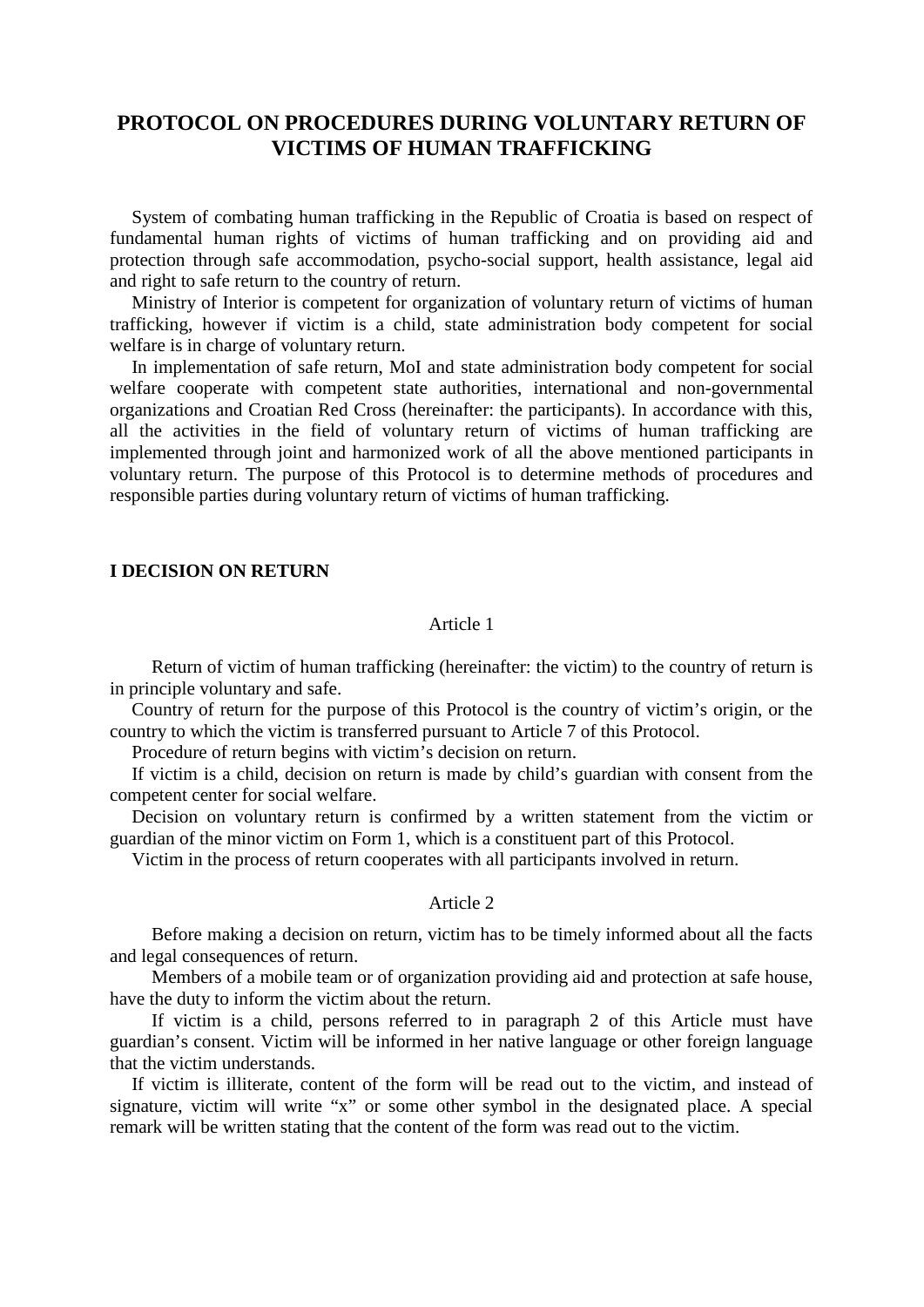The voluntary return form, which is to be signed by the victim or by the guardian on behalf of the victim and persons referred to in Article 2 paragraph 2 of this Protocol, is a constituent part of this Protocol.

## Article 3

Ministry of Interior implements the procedure of victim's safe return. In the process of organizing safe return, Ministry of Interior may cooperate with competent state authorities, international and non-governmental organizations and Croatian Red Cross.

If victim is a child, safe return is organized by Ministry of Interior in cooperation with the state administration body competent for social welfare.

Costs of victim's safe return are covered by the Ministry of Interior, while in the case victim is a child accompanied by a guardian, all costs of return are covered by the state administration body competent for social welfare.

## **II ASSESSMENT OF RISKS AND SAFETY OF RETURN**

## Article 4

From the moment of identification of a victim until victim's return to the country of return, risk assessment is done in order to determine the degree of victim's safety and safety of victim's family in the country of return.

Assessment of risks and safety is done by the Ministry of Interior in cooperation with competent state authorities, international and non-governmental organizations and Croatian Red Cross.

If victim is a child, assessment of risks and safety is done by the state administration body competent for social welfare.

#### Article 5

During assessment of risks and safety, authorities referred to in Article 4 of this Protocol, shall determine

- 1. opportunities for and safety of return to the location where the victim wishes to return,
- 2. name of person or organization that will take over the victim of human trafficking in the country of return,
- 3. family and social circumstances of the victim,
- 4. possibility of safe accommodation (safe house or alternative accommodation),
- 5. circumstances around the criminal offence and perpetrator,
- 6. if necessary, other circumstances important for victim's return.

## Article 6

If risk assessment requires so, the victim with victim's consent may be transferred to a third country in case Republic of Croatia has an appropriate agreement with that country, or to the country of destination if the requirements are met.

## **III RETURN PROCEDURE**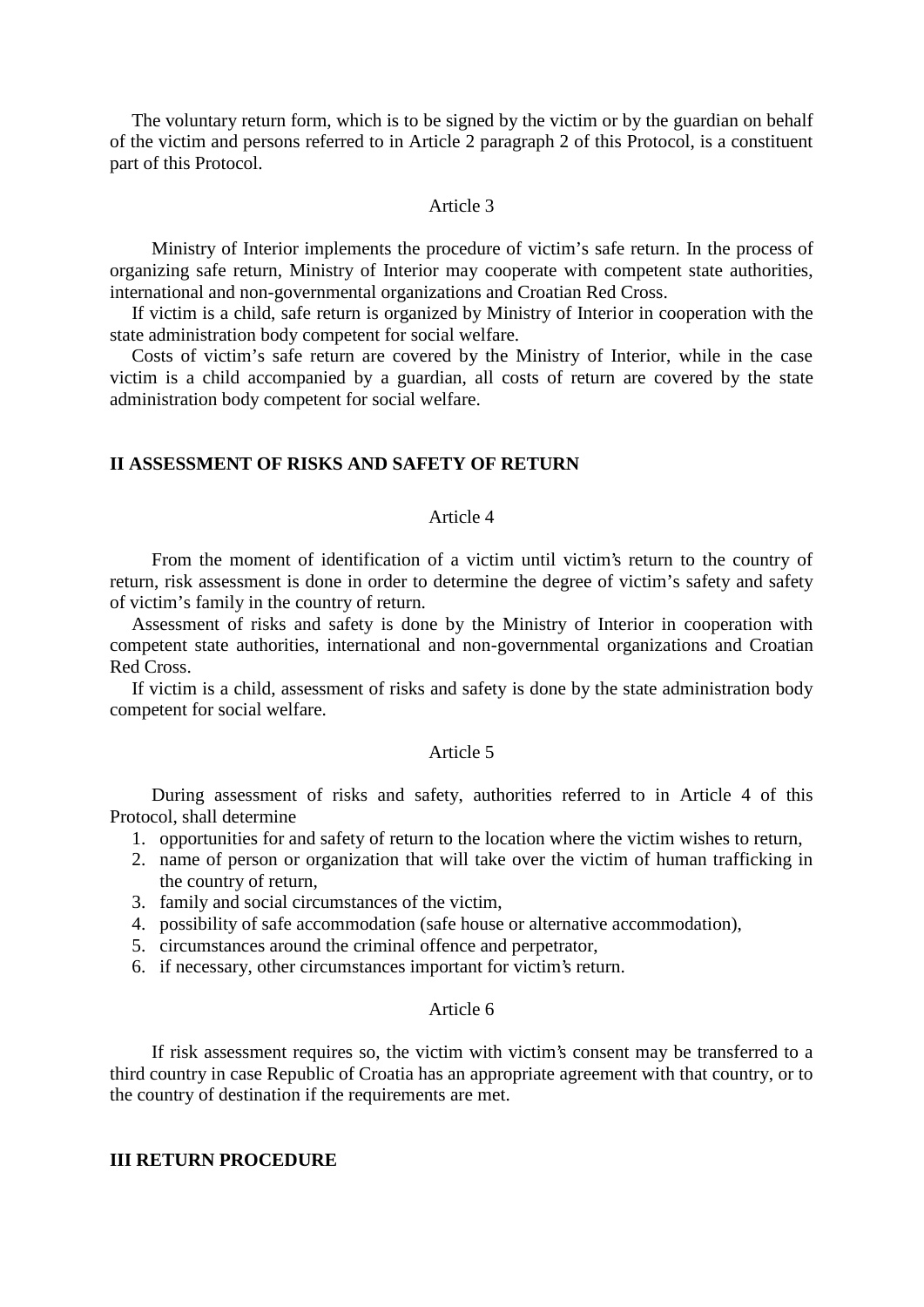#### Article 7

During the process of return, Ministry of Interior will provide the victim with necessary travel documents if the victim does not have any, and will also organize victim's trip and provide necessary accompaniment of police officers to the country of return.

If necessary, Ministry of Interior will organize health check of the victim in cooperation with the state administration body competent for health protection.

If victim is a child, accompaniment of guardian will be provided during the process of return.

## Article 8

When organizing the return, Ministry of Interior and body competent for social welfare have to cooperate with competent state authorities, international and non-governmental organizations at the state of return.

Information on the state authority, referred to in paragraph 1 of this Article, competent for taking over and caring for victims will be delivered by the ministry competent for foreign affairs, following a request from Ministry of Interior or from the body competent for social welfare.

Following the arrival of the victim to the country of return, the Ministry of Interior or the body competent for social welfare will request signing of the form referred to in Article 1 paragraph 5 of this Protocol from the authorities in the country of return referred to in paragraph 1 of this Article.

Ministry of Interior, or the body competent for social welfare in case victim is a child, will write minutes on the undertaken activities referred to in paragraph 3 of this Article.

#### **IV SAFE TRANSPORTATION**

## Article 9

Voluntary return of the victim to the country of return may happen after all the above mentioned steps have been undertaken.

## Article 10

Voluntary and safe return of the victim to the country of return is implemented by the Ministry of Interior, Department for Illegal Migration.

## Article 11

Pursuant to Article 75 of the Aliens Act, the Ministry of Interior, Department for Illegal Migration will organize transportation of the victim to the destination, while taking care of their wellbeing and protection.

Ministry of Interior, Department for Illegal Migration will cooperate with competent authorities in the country of return.

In case the return of the victim is organized in a personal vehicle, the vehicle must have no signs and the accompanying police officers must be wearing civilian clothes.